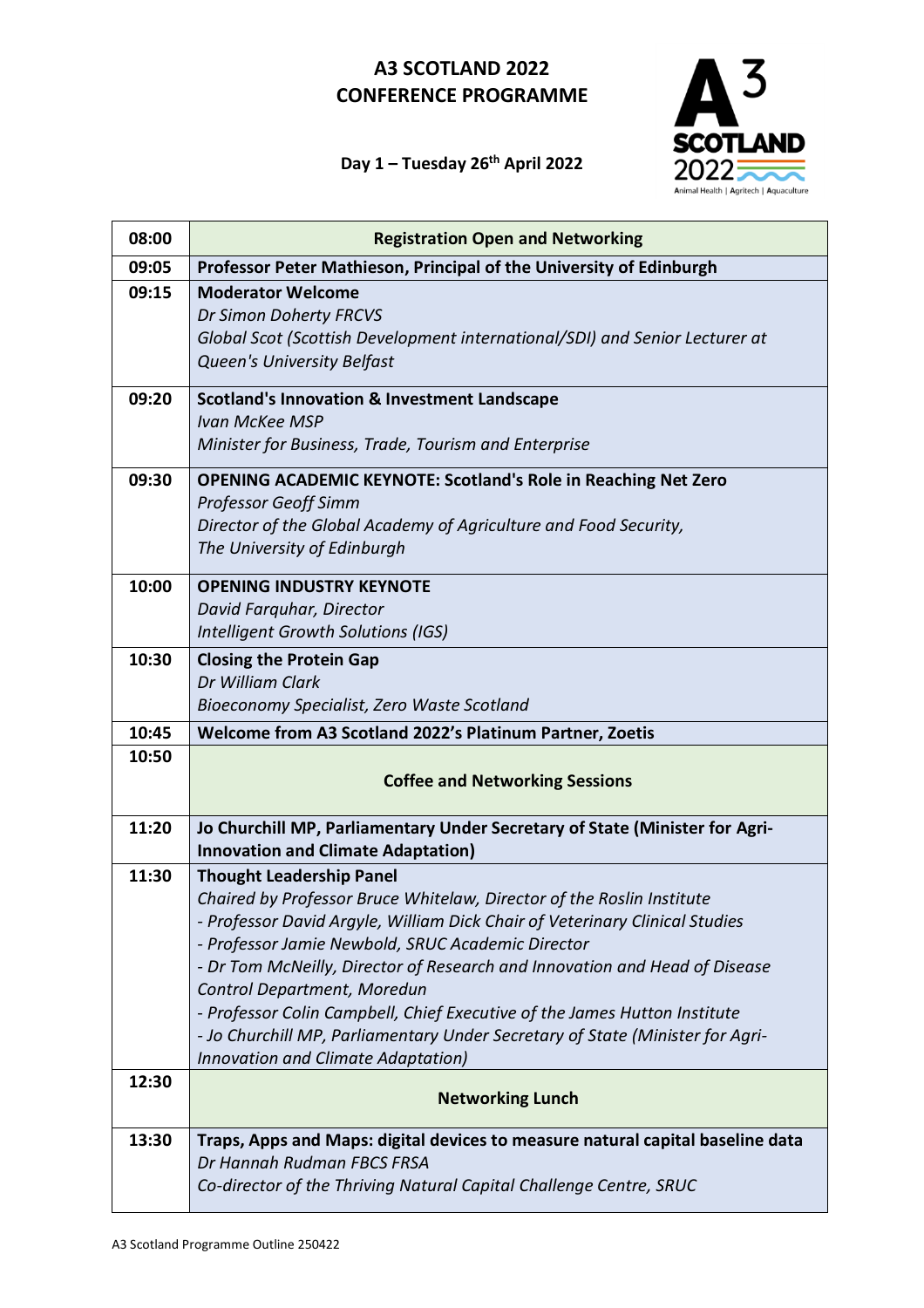| 13:45 | <b>Harnessing Science to Tackle Grand Challenges</b>                         |
|-------|------------------------------------------------------------------------------|
|       | <b>Professor Jacqui Matthews</b>                                             |
|       | Chief Technology Officer, Roslin Technologies                                |
| 14:00 | <b>INNOVATION Session: A3 Venture Building in Scotland</b>                   |
|       | Chaired by Dave Ross, CEO, Agri-EPI Centre                                   |
|       | - Thomas Farrugia, BetaBugs                                                  |
|       | - Remi Gratacap, Aquanzo                                                     |
|       | - Toby Parkes, Rhizocore Technologies                                        |
|       | - Kevin Quillien, R3-IoT                                                     |
|       | - Ewen Wardman, iLivestock                                                   |
|       | - Peter Orrell, MycoNourish                                                  |
| 15:00 |                                                                              |
|       | <b>Coffee and Networking Sessions</b>                                        |
|       |                                                                              |
| 15:30 | <b>INVESTMENT Panel</b>                                                      |
|       | Chaired by Amanda Burkardt, Nutripeutics Consulting                          |
|       | - Matthias Hofer, Managing Partner, Stonehaven Consulting                    |
|       | - Patricia Barclay, Life Science Lawyer, Founder of Bonaccord                |
|       | - Richard Mole, Business Development Manager at the Moredun Group and Fund   |
|       | Manager for the Genomia Seed Fund                                            |
|       | - Christopher Oakes, Head of Business Development and Strategic Alliances In |
|       | Agriculture, Deep Science Ventures                                           |
| 16:00 | A3 Collaboration and Research Commercialisation                              |
|       | Professor Isaac Odeyemi                                                      |
|       | Head of Outcomes Research, Zoetis                                            |
| 16:25 | <b>Moderator Closing Comments</b>                                            |
|       | Dr Simon Doherty FRCVS                                                       |
|       | Global Scot, Scottish Development international (SDI) and Senior Lecturer at |
|       | Queen's University Belfast                                                   |
| 16:30 |                                                                              |
|       | <b>End of Conference Day 1</b>                                               |
|       |                                                                              |
| 19:00 |                                                                              |
|       | <b>Gala Dinner</b>                                                           |
|       |                                                                              |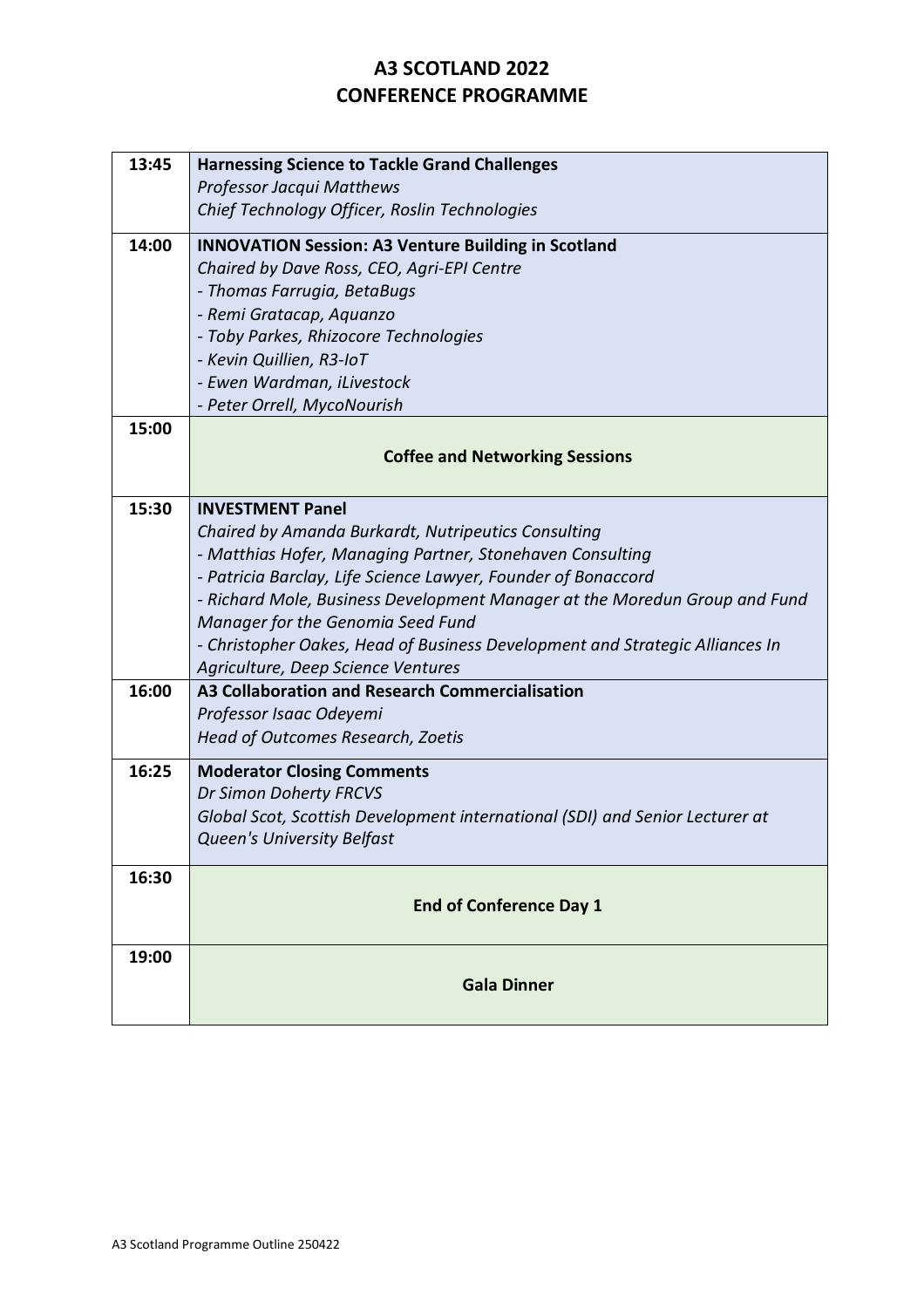

#### **Day 2 – Wednesday 27 th April 2022**

| 08:00 | <b>Registration Open and Networking</b>                                           |
|-------|-----------------------------------------------------------------------------------|
| 09:15 | <b>Moderator Welcome</b>                                                          |
|       | Dr Simon Doherty FRCVS                                                            |
|       | Global Scot (Scottish Development international) & Senior Lecturer at Queen's     |
|       | <b>University Belfast</b>                                                         |
| 09:20 | Scotland's Agritech Landscape and Contribution to Net Zero                        |
|       | <b>Hosted by SEFARI</b>                                                           |
|       | - Dr Charles Bestwick, Programme Adviser, SEFARI Director                         |
|       | - Jenna Bowen, Postdoctoral Scientist, SRUC                                       |
| 09:50 | <b>Innovation in European Aquaculture</b>                                         |
|       | Hosted by EIT Food                                                                |
|       | - Jayne Brookman, Acting Director, EIT Food CLC North West                        |
|       | - Mercedes Groba, Innovation Programme Manager, EIT Food                          |
|       | - Rachel Brown, Aqua Pharma Group, EIT Food BREEZE Project                        |
|       | - Birgir Örn Smárason, Matís Iceland                                              |
|       | - Sarah Riddle, Sustainable Aquaculture Innovation Centre (SAIC)                  |
| 10:45 | Welcome from A3 Scotland 2022's Platinum Partner, Zoetis                          |
| 10:50 |                                                                                   |
|       | <b>Coffee and Networking Sessions</b>                                             |
| 11:30 | <b>COLLABORATION Session: Africa Focus</b>                                        |
|       | Chaired by Professor Willie Donachie, Moredun Board Member                        |
|       | - Professor Appolinaire Djikeng, Director, Centre for Tropical Livestock Genetics |
|       | and Health (CTLGH)                                                                |
|       | - Professor Lesley Torrance, the James Hutton Institute                           |
|       | - Tim Byrne, Managing Director, AbacusBio International Ltd.                      |
|       | - Professor Andy Peters, Supporting Evidence Based Interventions (SEBI), The      |
|       | University of Edinburgh                                                           |
| 12:30 | <b>Networking Lunch</b>                                                           |
|       |                                                                                   |
| 13:30 | Panel Session: Progressive Regulation to Support A3 Innovation                    |
|       | Chaired by Dawn Howard, Chief Executive, NOAH                                     |
|       | - Prof. Joyce Tait, Founding Director of the Innogen Centre/Institute             |
|       | - Alex MacInnes, Director, Organic Sea Harvest                                    |
|       | - Brigitte Othmar-Vielitz, Regulatory Affairs Manager, KLIFOVET GmbH              |
| 14:00 | <b>Audience Interactive Session</b>                                               |
|       | <b>Wyoming Interactive</b>                                                        |